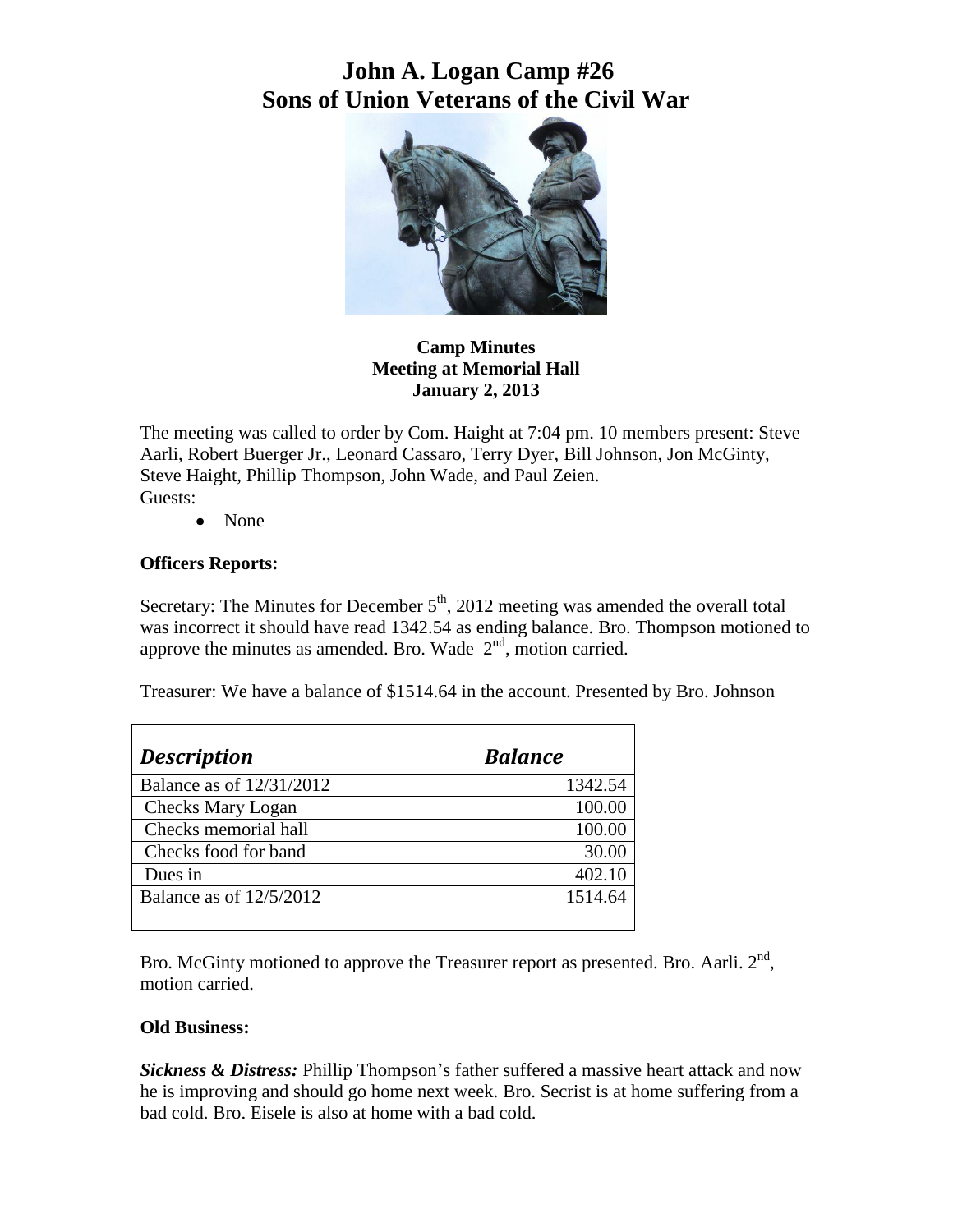## **John A. Logan Camp #26 Sons of Union Veterans of the Civil War**

*Publicity:* Comm. Haight would like to get an early start on the Veteran's Day event. The Veteran's Day committee will meet on January 16 at 6:00 pm at the Katies Cup restaurant.

Bro. Aarli suggested a post card for recruiting. Bro. Johnson informed the membership that he and Bro. Zeien has put one together that was accepted by national and will be on the national website.

*Technology:* Bro. Zeien informed the membership how to see the general orders that come from the CinC. He said he was concerned over server space.

*Graves registration*. Bro. Aarli, reported that Andrew Jackson Smith of the 55<sup>th</sup> Mass who was also a Medal of Honor recipient, his daughter just passed away.

*Recognition*. No report

*Education*. No report

*Investment of Members*. No report.

#### **New Business:**

Bro. Dyer reported that the next Auxilary meeting will be held 1/19 ath the Hollywood restaurant for all to attend.

Bro. Aarli reported that the Quad Banquet is set for Sycamore on 1/26 at the Fargo Hotel and to contact Bro. Oestricher.

Bro. Aarli reported on the  $501c(4)$  to  $501c(3)$  issue as it was reported by the CinC. At this time the sons do not qualify.

*Patriotic Instructor Report:* 150 years ago in January 2 regiments of cavalry were mustered into service. Additional information can be obtained from the Secretary of Illinois website.

Happy New Year from the Gettysburg foundation.

Bro. Thompson motioned to adjourn the meeting.

Bro. Dyer performed the closing prayer.

Com. Haight formally closed the meeting according to protocol at 8:10

Respectfully Submitted,